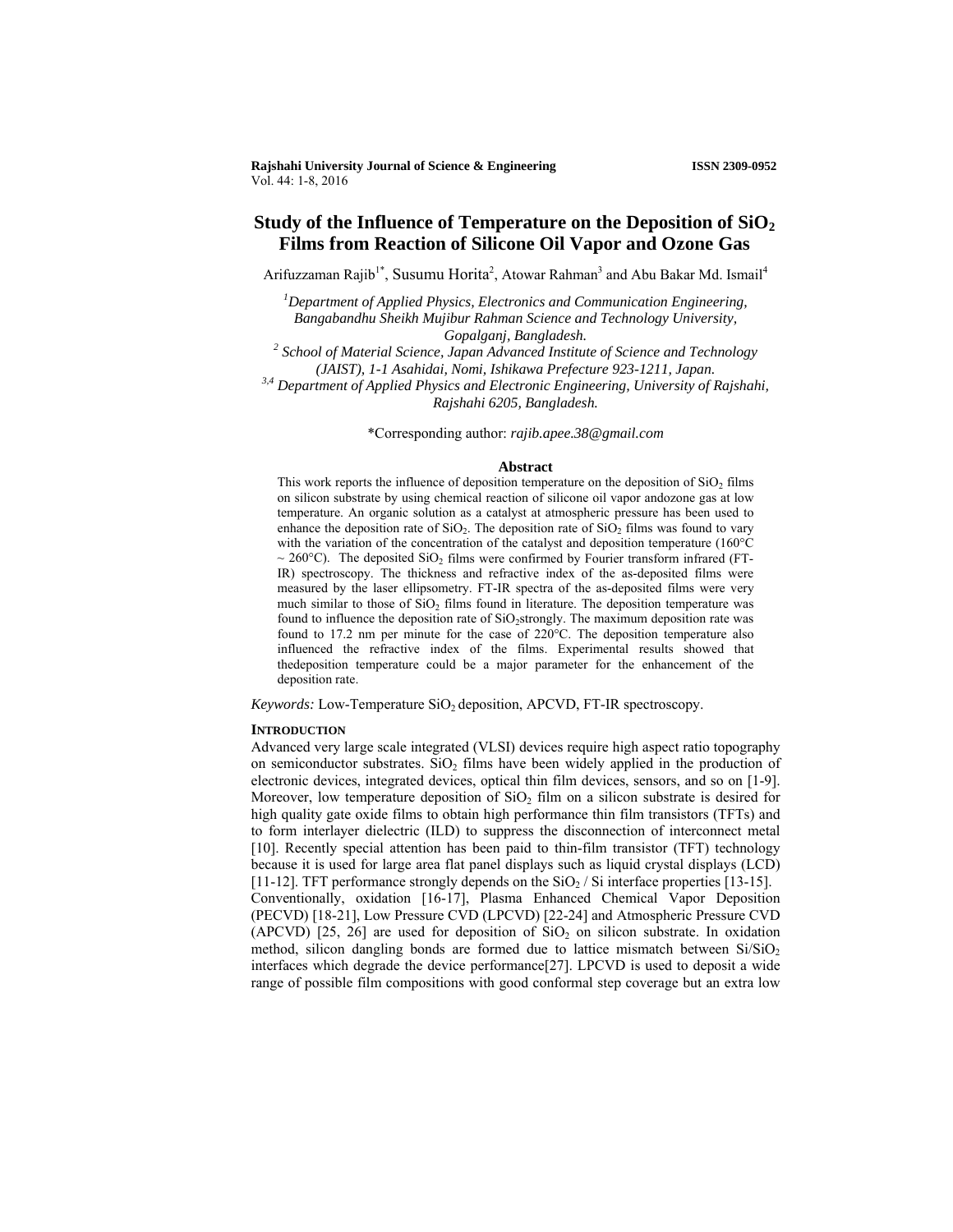pressure system is required to attain the pressure of 10-1000 Pa (the available pressure LPCVD). PECVD method has some advantages that the advantages of a low deposition temperature as well as controlling the deposition rate quickly and accurately to obtain high-quality  $SiO<sub>2</sub>$  film [28]. However, the setup of this system is very complicated and also, sometimes the deposited films damaged due to plasma.

In this study, APCVD methods have been used to deposit  $SiO<sub>2</sub>$  films at low temperature with taking advantage of their easy set-up and lower cost (no extra setup is required for pressure control). In this method, silicone oil has been used as starting materials used to deposit  $SiO<sub>2</sub>$  films. It is a promising materials because of their low cost, high thermal stability and high safety[29,30], compared with tetra-ethyl-ortho-silicate [TEOS:Si( $OC_2H_5$ )<sub>4</sub>] [31, 32], a widely used as a common source materials to deposit SiO<sub>2</sub> films. TEOS is also toxic to human eyes and throats. Moreover, deposition of  $SiO<sub>2</sub>$  films in controlled ambient requires temperature in excess of 600 °C. In this work, we have been able to deposit  $SiO<sub>2</sub>$  films at relatively lower temperature by adding a more aggressive oxidant into silicone oil. In particular, we have used ozone  $(O_3)$  as aggressive oxidant. In addition, an organic solution has been added to the system to enhance the deposition rate of  $SiO<sub>2</sub>$  films.

### **EXPERIMENTAL**

Figure 1 shows a schematic diagram of the atmospheric pressure chemical vapor deposition (AP) CVD system used for the deposition of silicon oxide films. Here, the conventional APCVD system has been slightly modified by introducing a new line partwhich facilitates to add anorganic solution to the main stream of the system.



Fig 1: Schematic diagram of APCVD method.

The chemically cleaned substrates were loaded into the chamber, which was uniformly heated by heater at a deposition temperature. The silicone oil (SO) (TSF-405) was heated to about 50 °C and vaporized directly by bubbling with  $N_2$  gas at a flow rate of 0.35 standard liter per minute (slm) through a stainless tube heated to about 55 °C to avoid the condensation of SO vapor. The organic solution was heated to three different temperatures of 21.9 ºC, 28.1 ºC and 34.1 ºC by another heater and vaporized by bubbling with N2 gas at five different flow rates of 0, 0.05, 0.1, 0.15 and 0.2 slm. After that, the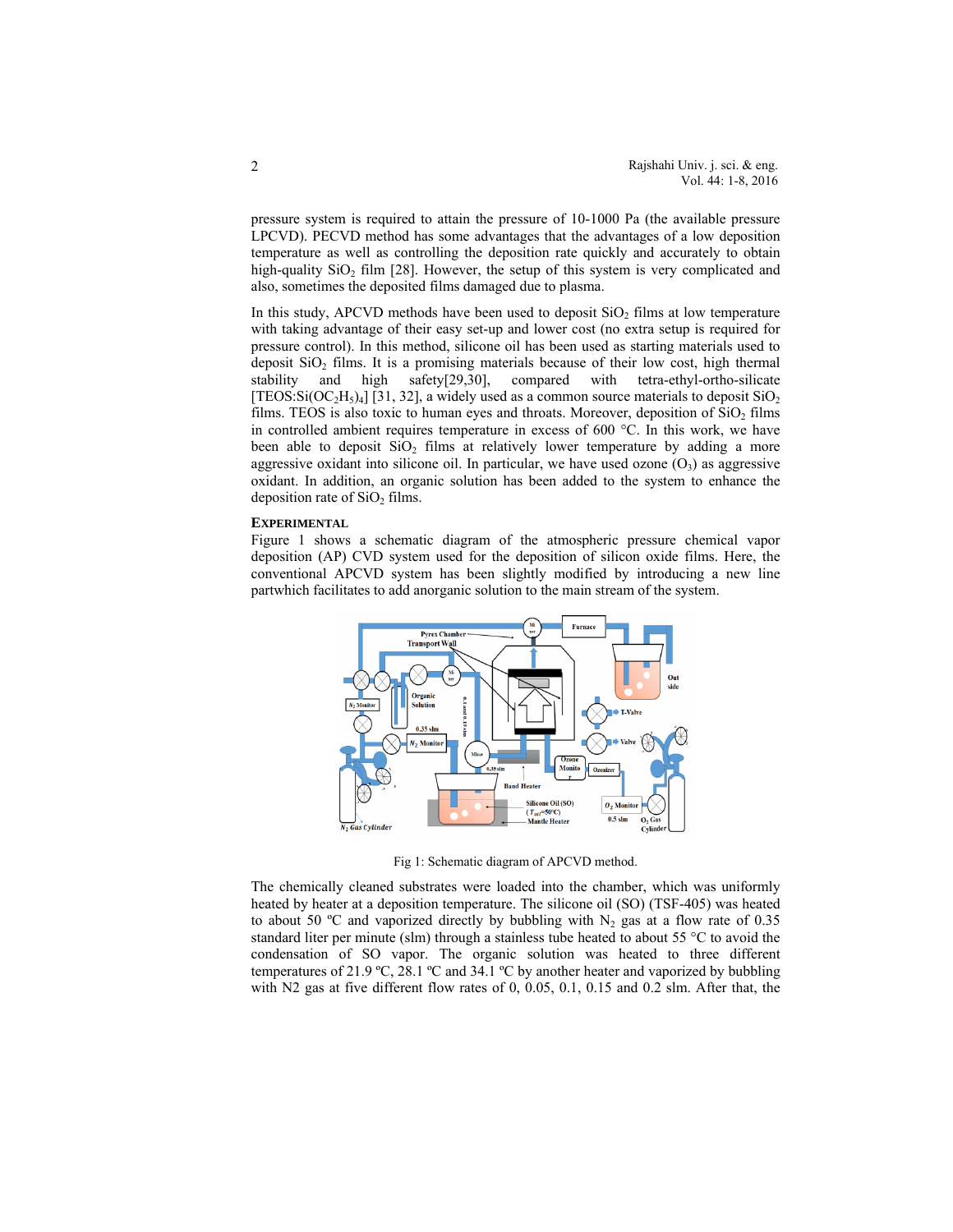Study of the Influence of Temperature on the Deposition of  $SiO<sub>2</sub>$  Films from Reaction of Silicone Oil Vapor and Ozone Gas

organic solution was mixed with silicon oil vapor and then flown into the chamber. The ozone was generated by anozonizer from  $O_2$  gas at the flow rate of 0.5 slm and then introduced into the chamber together with the silicone oil and organic solution vapor.

The substrates were n-type single crystals silicon with a resistivity of 5-15  $\Omega$ -cm. The crystallographic orientation of the substrate was [111]. The dopant of the wafer is phosphorus. The thickness of the substrate =  $525 \pm 25$  µm. They were chemically cleaned by hot ammoniacal solution (NH<sub>4</sub>OH : H<sub>2</sub>O<sub>2</sub> : H<sub>2</sub>O = 1 : 1 : 4) and hot acid solution (HCl:  $H_2O_2$ :  $H_2O = 1$ : 1 : 4). After each chemical solution treatment, the chemical oxide was removed by 1% HF solution.

In our experimental process, $O_3$  is decomposed to  $O_2$  and reactive O shown in equation (1). This decomposition is dependent on deposition temperature [33, 34]. Oliver R.Wulf& Richard C. Tolman specified the range of decomposition temperature that is 148 ºC to 179 ºC [34].Since the O is very chemically active, the overall reaction of the process of reactive oxygen and SO is shown in equation (2). In the first stage, the chemically reactive oxygen atoms are reacted with the methyl  $(-CH_3)$  bond of the SO in the gas phase and broken the methyl bond to form hydroxyl (-OH) bond then intermediate products of deca-hydroxyl-cyclo-penta-silaxane (precursors) are formed together with by-products of  $H<sub>2</sub>O$  and  $CO<sub>2</sub>$ . In other words, -CH<sub>3</sub> side groups are replaced with hydroxyl (-OH) and silanol bonds of Si-OH cover the sides of the siloxane chains. In the second stage, the – OH groups on the surface are eliminated the by the dehydration reaction with the –OH groups on the precursors.



Thickness and Refractive index were measured by laser ellipsometry (ULvac ESM 1A) at a wavelength 632.28 nm, spot size of about 1 nm, angle of incidence 70 º, sampling time 20 ms as well as measured 10 times at the same location.Chemical structures of asdeposited films were studied by Fourier Transform Infrared Spectroscopy (Perkin Elmer (Spectrum 100) FT-IR Spectrometer) of wave number range 500 to 4000. When the deposited films are investigated by FT-IR spectrophotometer, the deposited film is kept into the holder and waits 5 to 6 minutes for removing unwanted  $H_2O$  and  $CO_2$ , which are absorbed in the films.

#### **RESULTS AND DISCUSSION**

Figure 2showstheFT-IR spectra that were obtained from the as-deposited films with different deposition time, in the range between 500 and 4000  $cm^{-1}$ . Unless otherwise stated all the data was taken at  $\sim$ 28.1 °C and 160  $\sim$  260 °C for the organic solution and substrate respectively. The flow rate of  $N_2$  gas was kept at 0.1 slm for the organic solution. The deposition time was also constant at 10 minutes. For the sake of simplicity, spectra are divided into two frequency regions: low frequency region between 500 and  $2000 \text{ cm}^{-1}$  and high frequency region between 2000 and 4000 cm<sup>-1</sup>. In the low frequency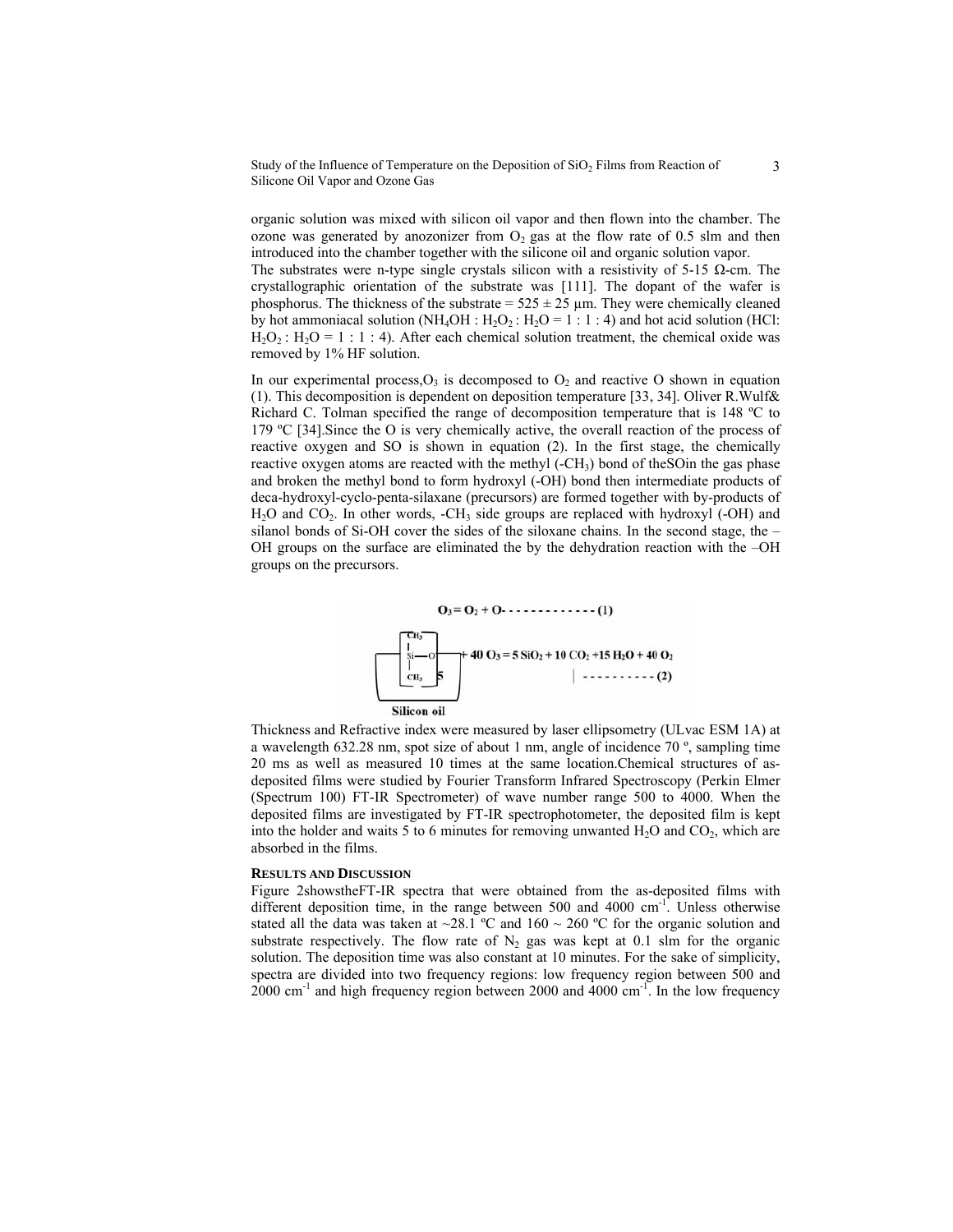region, they consist of three broad bumps in the range between 500 and 1250  $cm^{-1}$ , showing quite different shape and width, but the comparable absorption amplitude. The line widths and the peaks position are same for all the deposition films. The broad absorption band for Si-O-Si bonds are  $1010 - 1090$  cm<sup>-1</sup> and  $730 - 860$ cm<sup>-1</sup>, which are attributed to the Si-O-Si stretching and bending vibrations, respectively [35-37]. Thus, The peaks at the wavenumbers of  $1075 \text{ cm}^{-1}$  and  $810 \text{ cm}^{-1}$  are labeled as  $Si-O(1)$  and Si-O(2), respectively. Another feature is observed in the range between bands 1500 to 1800  $cm^{-1}$ , which is due to the absorbed H<sub>2</sub>O in the deposited films [35, 37, 38].On the other hand, in high frequency region of the FT-IR spectra a broad absorption band between bands  $3000 - 3600$  cm<sup>-1</sup>are observed. A weak band at about  $2300$  cm<sup>-1</sup> is attributed as absorbed  $CO<sub>2</sub>$  in the films [39-40].



Fig 2: FT-IR spectra of silicon oxide films at Fig 3: Deposition rate vs. deposition temperaturedifferent deposition time. curve with catalyst.

Hydrogenated silicon oxide thin films are characterized by the absorption bands at 850 – 990  $cm^{-1}$  and 3000 – 3600  $cm^{-1}$ , which are attributed to the Si-OH stretching vibrations [40, 41].It is observed from the figure that the amplitude of these two peaks is increased with the deposition time. The maximum peaks at the wave numbers of 950 and 3350  $cm^{-1}$ are labeled as Si-OH (1) and Si-OH(2), respectively. The FT-IR spectra showed that the films deposited from 160 to 260 ºC are almost stoichiometric Si oxides without signals related to carbon, although small signals of Si-OH.

The deposition time was kept constant at 10 minutes and  $N_2$  flow rate for oil was kept constant at 0.5 slm as well as  $O_2$  flow rate was 0.5 that was also constant. The catalyst concentration was  $3.05 \times 10^{-5}$  moles/cm<sup>3</sup>. As can be seen from Figure 3, the deposition rate increases with the deposition temperature until certain temperature, and then it starts to decrease.Increase in deposition rate with the increase in deposition temperature is a common phenomenon particularly at a low deposition temperature. At lower temperature, molecular energy of the reagents increases with increasing the deposition temperature which in turn overcomes the activation energy of the reaction. Consequently the reaction rate and deposition rate increases [42-43]. But, the saturation of the deposition rate and decline nature with the higher temperature suggests that a different chemical reaction occurs in the pathway.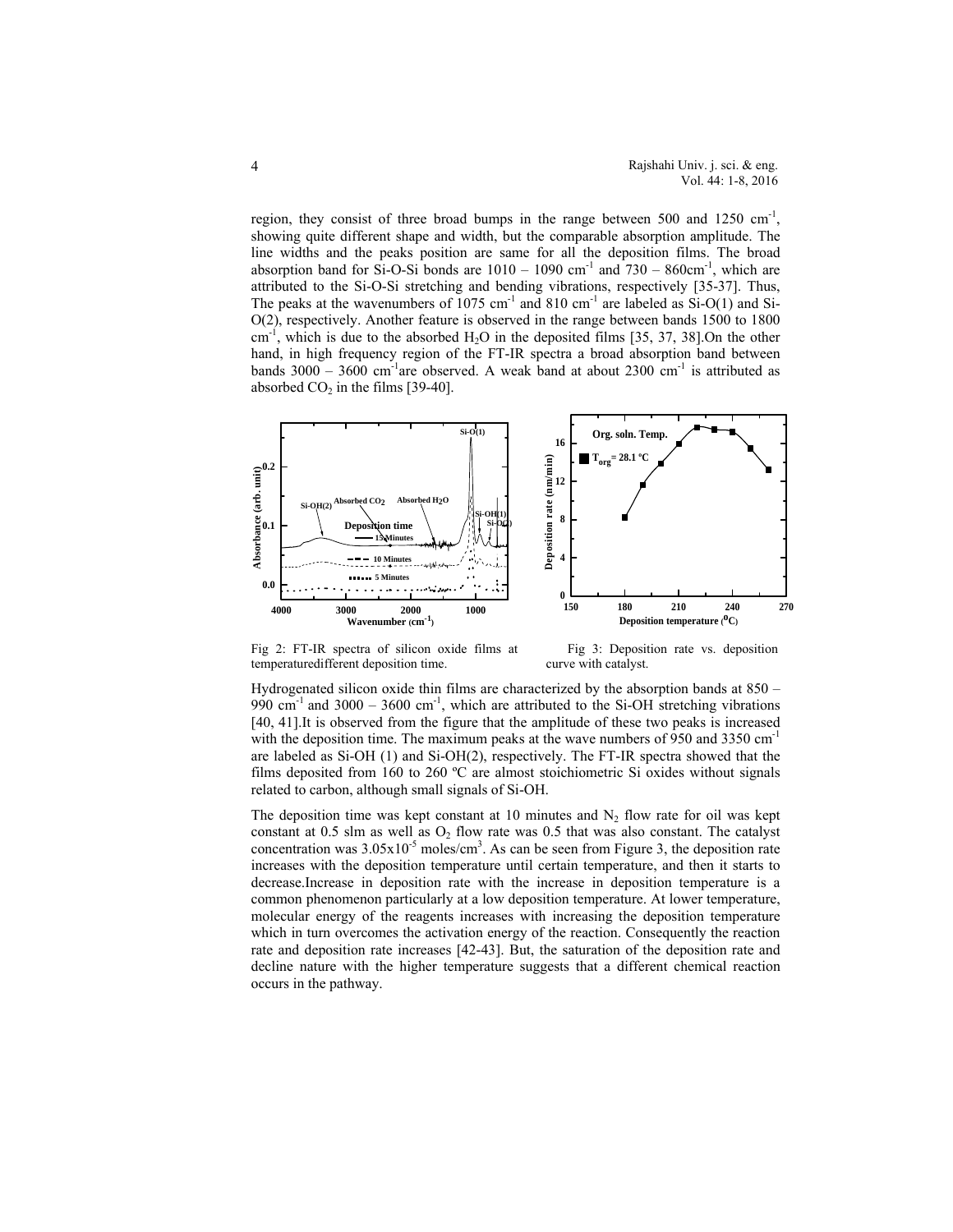Study of the Influence of Temperature on the Deposition of  $SiO<sub>2</sub>$  Films from Reaction of Silicone Oil Vapor and Ozone Gas



Fig. 4: Refractive index vs. deposition temperature Fig. 5: Peak ratio vs. deposition temperature curve at deposition time of 10 minutes. curve at deposition time of 10 minutes.

It can be observed from Figure 4 that the refractive index decreases with the deposition temperature and after a certain temperature the refractive index increases. The relative absorption peak intensities are plotted as a function of deposition temperature and are shown Figure 5. The peak ratios are required for qualitative discussion of refractive index.

When the amount of Si-OH(2) increases, the porosity of the film increases, because Si- $OH(2)$  is the bond of  $SiO<sub>2</sub>$  and water. As a result decrease in density as porosity is increased in the structure. Now, from the Lorentz-Lorentz model [44-47], there is a physical relation between density and refractive index (the refractive index is directly proportional to the density of the film), So that, refractive index is inversely proportional to the Si-OH(2) bond.

It can be seen from Figure 5 that the ratio of Si-OH(1)/Si-O(1) decreases with the deposition temperature. As mentioned in experimental, -Si-O-Si- is produced from precursors. Dehydration reaction introduces production of –O-Si-O- from the precursors. It is known that, Dehydration is very active reaction. At the low deposition temperature, some of precursors are not reacted. But, when the deposition temperature increases thedehydration rate also increased, more precursors are reacted with their OH bond. So the ratio of Si-OH(1)/Si-O(1) decreases with deposition temperature.

#### **CONCLUSIONS**

The  $SiO<sub>2</sub>$  films were deposited on a silicon substrate at atmospheric pressure and temperature between 160  $\degree$ C and 260  $\degree$ C by using the chemical reaction between silicone oil vapor and ozone gas as well as an organic solution was used as a catalyst. The deposition rate was too low, e.g., 1 nm/min at 200 ºC for the case of without organic solution [33]. But in our study, the deposition rate was  $11.85$  nm/min at 200 °C by using organic solution. The average deposition rate was found to be 13.2 whereas the maximum deposition rate was 17.2 nm per minutes at 220 ºC deposition temperature.The FT-IR spectra showed that the films deposited from 160 °C to 260 °C were almost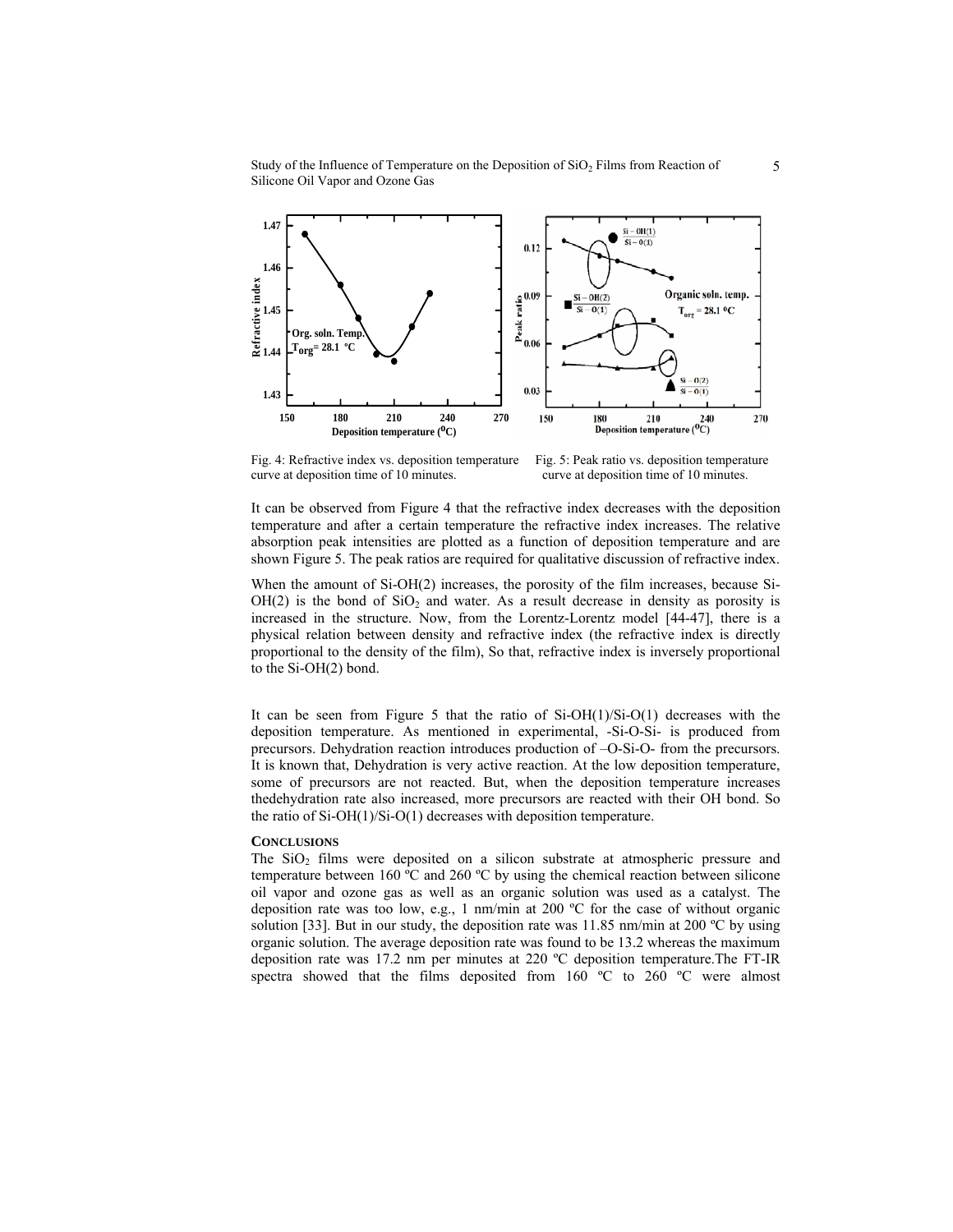stoichiometricSi oxides. It is confirmed from FT-IR spectra of the as-deposited films. Although weak peaks from Si-OH related bond was found in the FT-IR spectra no peak related to Carbon was observed. The presence of Si-OH bond indicated the presence of small amount of pores in the deposited film that was responsible for the variation in refractive index of the deposited films. The amount of Si-OH were optimized with the help of tuning the deposition temperature that could be occurred due to increase dehydration reaction. From the experimental data it could be concluded that the deposition rate of  $SiO<sub>2</sub>$  from the chemical reaction between silicone oil vapor and ozone gas could be enhanced by optimizing the deposition temperature.

#### **Acknowledgment**

The work was partially funded by the special visiting student programme of JAIST through a contract with the University of Rajshahi.

#### **References**

- [1] N. Boumaiza, S. Achour, M.E. Tayar, "Thin SiO<sub>2</sub> growth by combined rapid thermal and plasma processing", thin solid film journal, **261** 1-2 (1995) 352.
- [2] H.Qu, "CMOS MEMS Fabrication Technologies and Devices", J.Micromachines**7** (2016) 14.
- [3] K. K. Fu, Z. Wang, J. Dai, M. Carter, and L. Hu, "Transient Electronics: Materials and Devices" J. Chem. Mat., **28** (11)(2016) 3527.
- [4] G. Barillaro, A. Diligenti, A.Nannini, G. Pennelli, "A thick silicon dioxide fabrication process based on electrochemical trenching of silicon", Sensors and Actuators **107**, (2003) 279.
- [5] L. Xuan, G. Jie, Y. Yi, S. Yixu and R.Tianling, "Feature Scale Simulation of PECVD of SiO2 in SiH4/N2O Mixture", J. Plasma Science and Technology,**16**(2013) 4.
- [6] K. Pfeiffer, S. Shestaeva, A. Bingel, P. Munzert, L. Ghazaryan, C. V.Helvoirt, W. M. M. Kessels, U. T. Sanli, C.Grévent, G.Schütz, M.Putkonen, I. Buchanan, D.Ristau, A.Tünnermann, and A.Szeghalmi, "Comparative study of ALD SiO2 thin films for optical applications", J.Optical Material Express,**6**(2), (2016), 660.
- [7] S. C. D. Zhou, L. Huang, J. R. Gundlach, D. J. Jackson, T. N. Kane, M. G. Hill, I. G. Hammond, M. S. Campi, J. Greening, B. K.Franci, J. and W. John L., "Organic thin-film transistor-driven polymer-dispersed liquid crystal displays on flexible polymeric substrates", Appl. Phys.Lett.,**80**(6), (2002) 1088.
- [8] J. Goldberger, A. I. Hochbaum, R. Fan and P. Yang, "Silicon vertically integrated nanowire field effect transistors", Nano Lett., **6** (5), (2006) 973.
- [9] A.C.R. Grayson, R.S. Shawgo, A.M. Johnson, N.T. Flynn, Y. Li ; M.J. Cima, R. Langer, "A BioMEMS review: MEMS technology for physiologically integrated devices", in the proceeding of IEEE, **92**(1), (2004) 6.
- [10] S. Higashi, D. Abe, S. Inoue, and T. shimoda: Jpn. "Low-Temperature Deposition of Silicon Oxide Film from the Reaction of Silicone Oil Vapor and Ozone Gas", J. Appl. Phys., **40**, (2001) 4171.
- [11] C.Hilsum, "Flat-panel electronic displays: a triumph of physics, chemistry and engineering", PhilosTrans A Math PhysEng Sci. 368(1914), (2010) 1027.
- [12] Y. S. Yang, I. K. You, H. Han, J. B. Koo, S. C. Lim, S. W. Jung, B. S. Na, H. M. Kim, M. Kim and S. H. Moon, "Electrical characteristics of InZnO3 transistors fabricated by reverse offset printing", J. Ceram. Proc. Res. **16** 2, (2015) 276.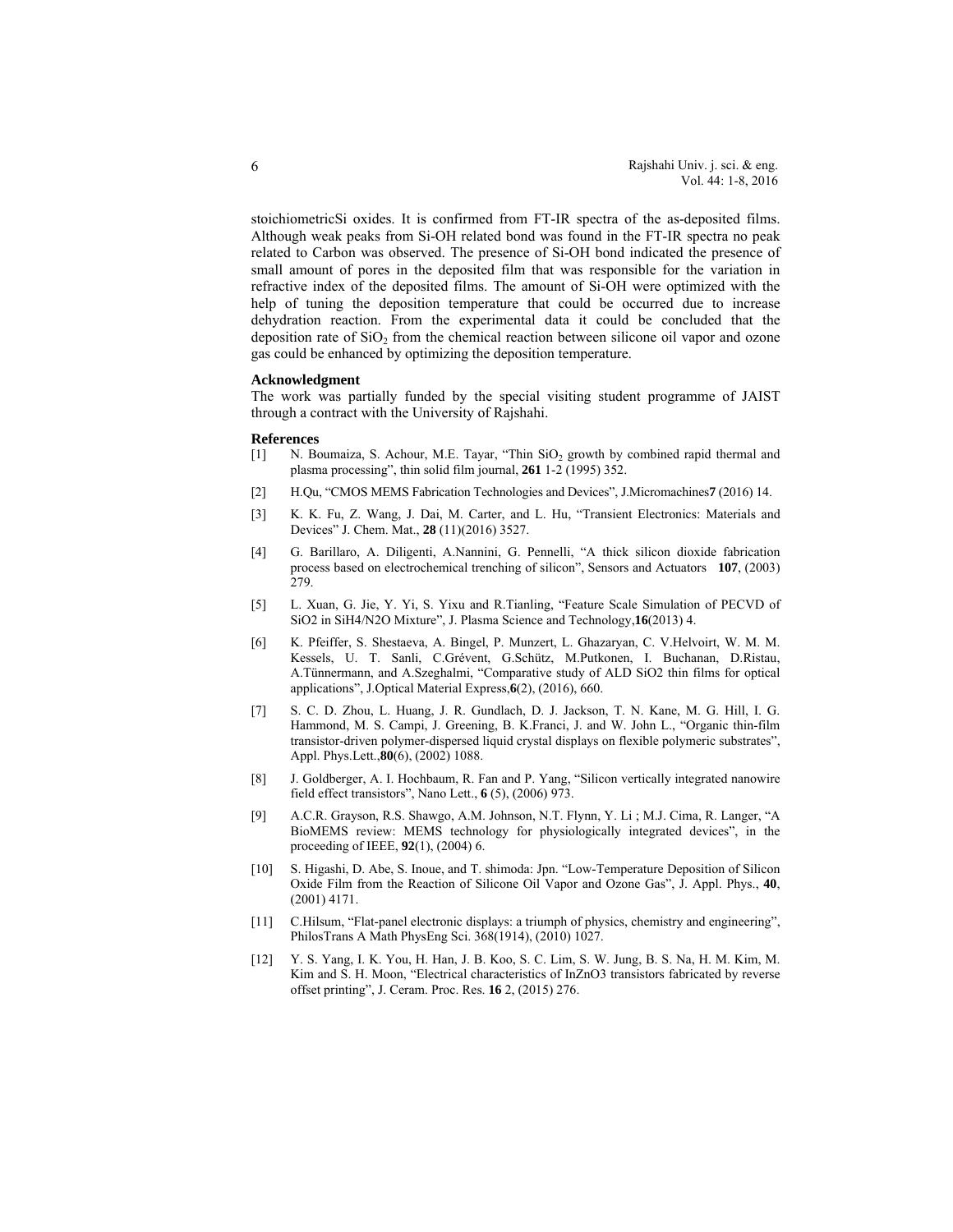Study of the Influence of Temperature on the Deposition of  $SiO<sub>2</sub>$  Films from Reaction of Silicone Oil Vapor and Ozone Gas

- [13] J. Kim, , T. J. Song, J. H. Kim, S. P. Cho, M. S. Yang, I. B. Kang, Y. K.Hwang, I. J. Chung, ELSEVIER, **31**(2),(2010) 82.
- [14] S. Imai, S. Mizushima, Asuha, Hikaru Kobayashi, "Properties of thick SiO<sub>2</sub>/Si structure formed at 120 °C by use of two-step nitric acid oxidation method", J.of Appl. Surf. Sci.,**254**, (2008) 8054.
- [15] C. T. Angelis, C. A. Dimitriadis, M. Miyasaka, F. V. Farmakis, G. Kamarinos, J. Brini and J. Stoemenos, "Effect of excimer laser annealing on the structural and electrical properties of polycrystalline silicon thin-film transistors ", J. Appl.Phy.,**86**, (1999) 4600.
- [16] Sang Chul Lima, Seong Hyun Kima, Jung Hun Leea, Mi Kyung Kima, Do Jin Kimb, TaehyoungZyunga, Journal of Synthetic Metal,**148**, (2005) 75.
- [17] B. E. Deal1, M. Sklar, A. S. Grove1 and E. H. Snow, "Characteristics of the Surface State Charge (Qss) of Thermally Oxidized Silicon", J.Elect. Chem. Soc.,**114**(3), (1967) 266.
- [18] J. Batey and E. Tierney, "Low temperature deposition of high quality silicon dioxide by plasma enhanced chemical vapor deposition", J.Appl. Phys., 60, (1986) 3136.
- [19] C. E. Viana, A. N. R. d. Silva, N. I. Morimoto, and O. Bonnaud, "Analysis of SiO2 Thin Films Deposited by PECVD Using an Oxygen-TEOS-Argon Mixture", Braz. J. Phys., **31**(2), (2001).
- [20] M. R.Amirzada, A.Tatzel, V.Viereck, H.Hillmer, "Analysis of SiO<sub>2</sub> Thin Films Deposited by PECVD Using an Oxygen-TEOS-Argon Mixture Surface roughness analysis of  $SiO<sub>2</sub>$  for PECVD, PVD and IBD on different substrates", Appl.Nanoscience, **6**(2), (2016) 215.
- [21] K. H. A. Bogart, N. F. Dalleska, G. R. Bogart, and E. R. Fisher, "Plasma enhanced chemical vapor deposition of SiO2 using novel alkoxysilane precursors", J. Vac. Sci.& Technol.**13(2)**, (1995) 476.
- [22] R. Weber, G. Wahl, R. Huber, "LTO SiO<sub>2</sub> Deposition in a Stagation Flow LPCVD System", J. de Phys. Colloq., **50**, (1989) 411.
- [23] K.E. Goodson ; M.I. Flik ; L.T. Su ; D.A. Antoniadis, "Annealing-temperature dependence of the thermal conductivity of LPCVD silicon-dioxide layers", IEEE Electron Device Letters, **14**, (1993) 490.
- [24] S. E.Babayan, J. Y.Jeong, V. J. Tu, J. Park, G. S. Selwyn and R. F. Hicks, "Deposition of silicon dioxide films with an atmospheric-pressure plasma jet", Plasma Sources Sci. Technol. **7**, (1998) 286.
- [25] Na Liu, Jia Zhang, YunfengQiu, Jie Yang, PingAn Hu, "Fast growth of graphene on SiO2/Si substrates by atmospheric pressure chemical vapor deposition with floating metal catalysts", Sci. China Chem., **59**(6), (2016) 707.
- [26] S.-K. Rha, T. P. Chou, G. Cao, Y.-S. Lee, and W.-J. Lee, "Characteristics of silicon oxide thin films prepared by sol electrophoretic deposition method using tetraethylorthosilicate as the precursor," Curr. Appl. Phys., **9**(2), (2009) 551.
- [27] M. Okoshi, M. Kuramatsu, and N. Inoue:Jpn. "Pulsed Laser Deposition of SiO2 Thin Films with Dimethylpolysiloxane Targets" J. Appl. Phys.**40**, (2001) 41.
- [28] H. Takao, M. Okoshi, and N. Inoue:Jpn. "Photochemical Deposition of SiO<sub>2</sub> Thin Films Using an F2 Laser", J. Appl. Phys.**42,**(2003) 461.
- [29] Castellarin A, Grigorian R, Bhagat N, "Vitrectomy with silicone oil infusion in severe diabetic retinopathy", Br. J.Ophthalmol; **87** (2003) 318.
- [30] D. McLeod, "Silicone oil in diabetic vitrectomy", Br. J.Ophthalmol, **87**(10), (2003), 1303.